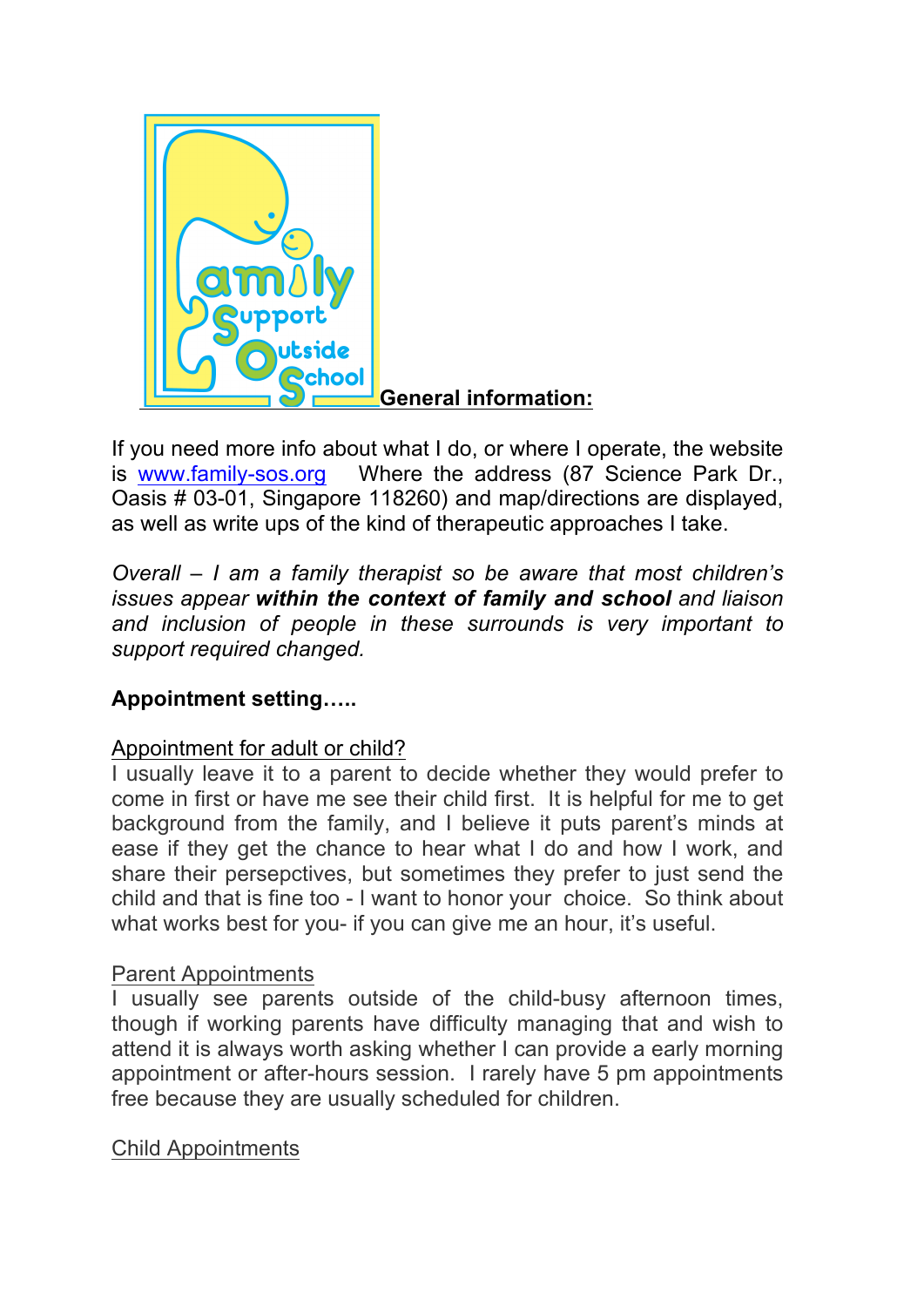For your child - one of the important things to know is that I have an age related system which can sometimes feel tricky to accommodate. Because there are not many people working with children as i do (crossing the boundary from knowledge of developmental norms, educational backgrounds, diagnostic frameworks and skill delays– and coaching using solution focused, strength based play/exercises which focus on releasing emotion, creating awareness of thinking and feeling and developing strategies for success) I often have wait lists. The way I manage these is to give senior school children the 4.30 /5.30 pm slots, junior school children 3 pm slots and elementary children fit in earlier in the afternoon..

This sometimes means children coming out of school early, and I am sorry for that, but all the schools in Singapore know how I work and are good about that system. It means that the young children have some energy to do this work, and the older ones who have more homework, and cannot leave class easily, use the prime spots. I always try to fit in with activities and timetables you have and find the right day, as much as my schedule allows.

Children as encouraged to work with me alone, but for the first few sessions they may feel more comfortable with a parent attending too.

# **Making and changing appointments**

The office staff will help you make or change an appointment. The aim is to secure a regular weekly slot for most kids, so adapting for changeable circumstances can be tricky, Admin will try their best



**The process…**

# **Contacts**

I am a little difficult to get hold of because my diary is pretty full. I don't mind being called on the hand-phone – mornings and evenings are best, but email certainly works better in terms of my responding quickly. I can see messages during the day when working, but not take calls easily, so if you are delayed or wish to message me about your child before the apt., please use text if you can. Tel. 9793 7069 / email katy@family-sos.org.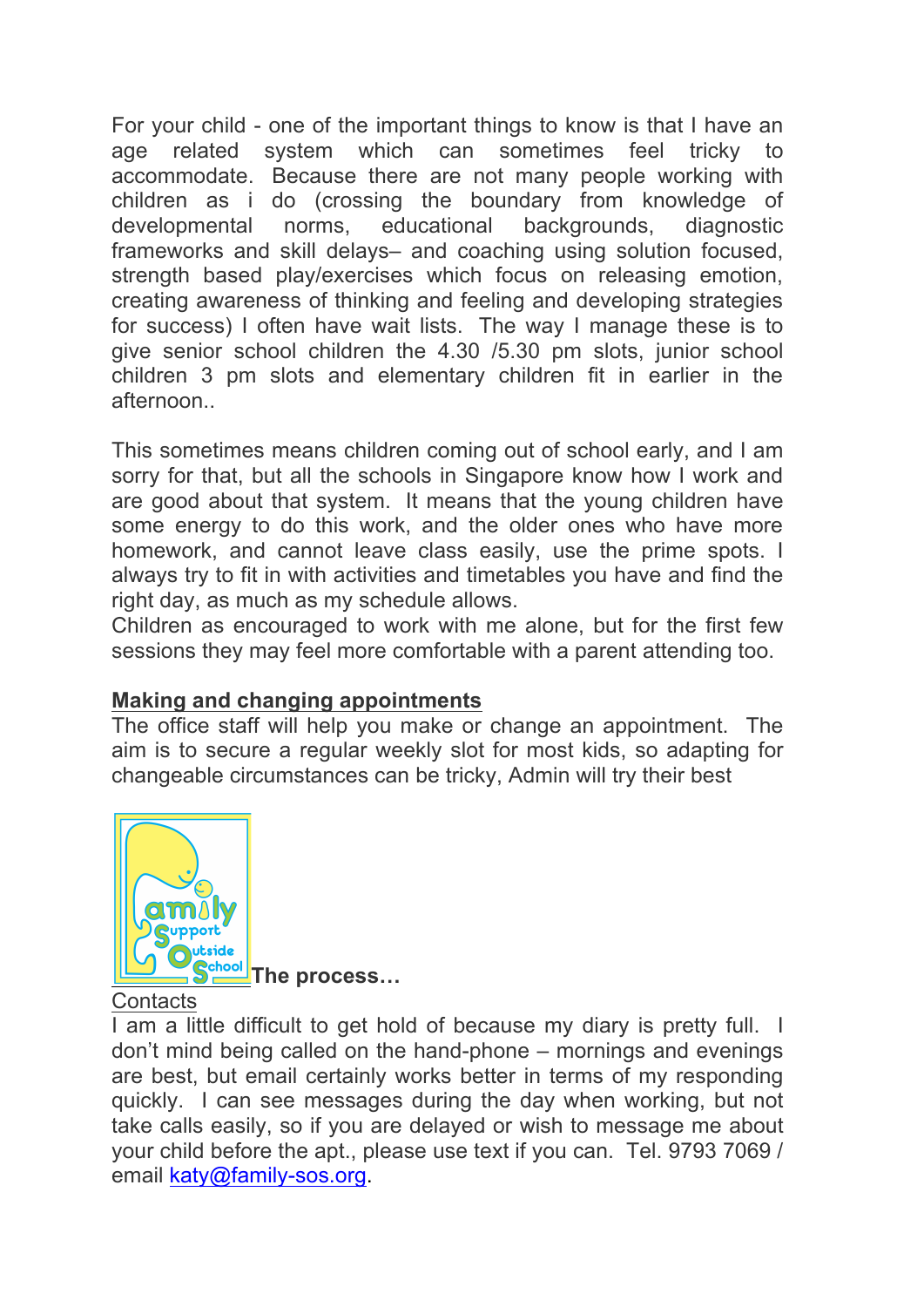# Timing

Appointments last for one hour, though when I am working with children the last ten minutes is always a sharing time with parents. I try very hard to run on time but sometimes I am running ten minutes late, if I know there will be significant delays (15 mins or more) I will always try to send a phone message.

# **Paperwork**

I appreciate the filling in of the intake form before the visit, and if you can get it back to me in time to read it before that is very helpful. I welcome as much info. as you can give. Please read the whole form before starting to complete it and give it as much time and attention as you can because making this specific really helps in giving a clear picture of where you are now, what you feel are issues, what you have tried and what you wish to work on.

# **Billing**

Payment is required at every appointment (unless you have taken advantage of the 'pay for five appointments and receive 10% discount' and paid ahead). Unfortunately, as yet, I have not got credit card or nets facilities, and payment by cash or cheque (made out to 'Katy Harris' are the only acceptable forms of payment.

# **Confidentiality**

What your child says to me is private. Unless there is the possibility of harm (parent or child) I will share only general themes in order to respect their sharing, but I will talk freely about what I have suggested or encouraged using diagrams, strategies and learning models in order that you can support your child's process.

# Feedback

I welcome feedback from parents about their children's attitude to the session and anything that comes up afterwards in terms of mood or discussion. If significant events occur during the week, it is really helpful to let me know – by email before the session if you like. Or, when I come to the waiting room to pick up your child, do catch me for a few minutes if you wish for some sharing time, otherwise generally we can talk at the end.

# Goal setting and progress

Although we jointly create overall goals with both the parents and child, it is important when working with children to 'go with the flow' and be able to detour from specific goal work to respond to incidents